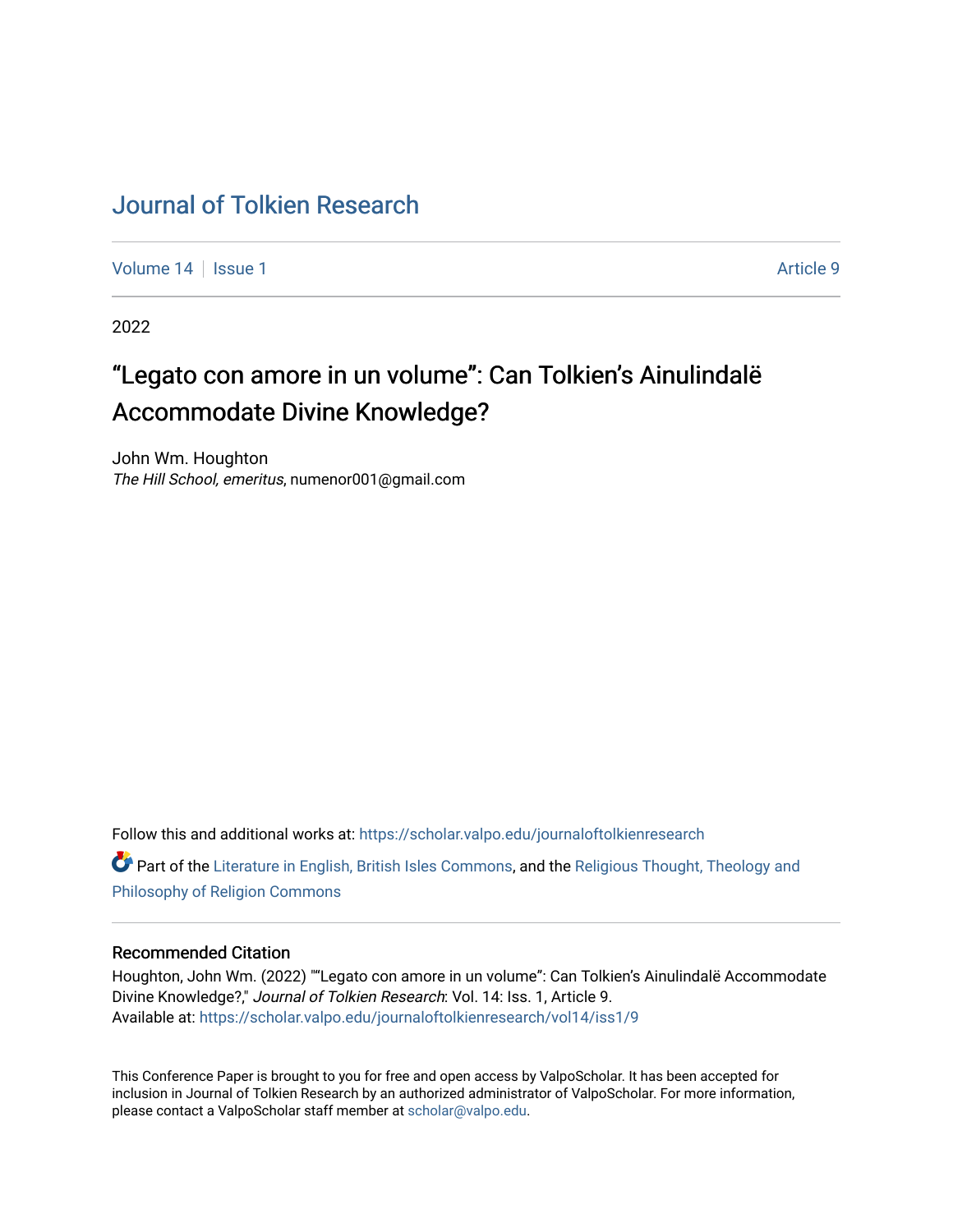# "Legato con amore in un volume": Can Tolkien's Ainulindalë Accommodate Divine Knowledge?

## Cover Page Footnote

https://orcid.org/0000-0002-0654-1153

This conference paper is available in Journal of Tolkien Research: [https://scholar.valpo.edu/journaloftolkienresearch/](https://scholar.valpo.edu/journaloftolkienresearch/vol14/iss1/9) [vol14/iss1/9](https://scholar.valpo.edu/journaloftolkienresearch/vol14/iss1/9)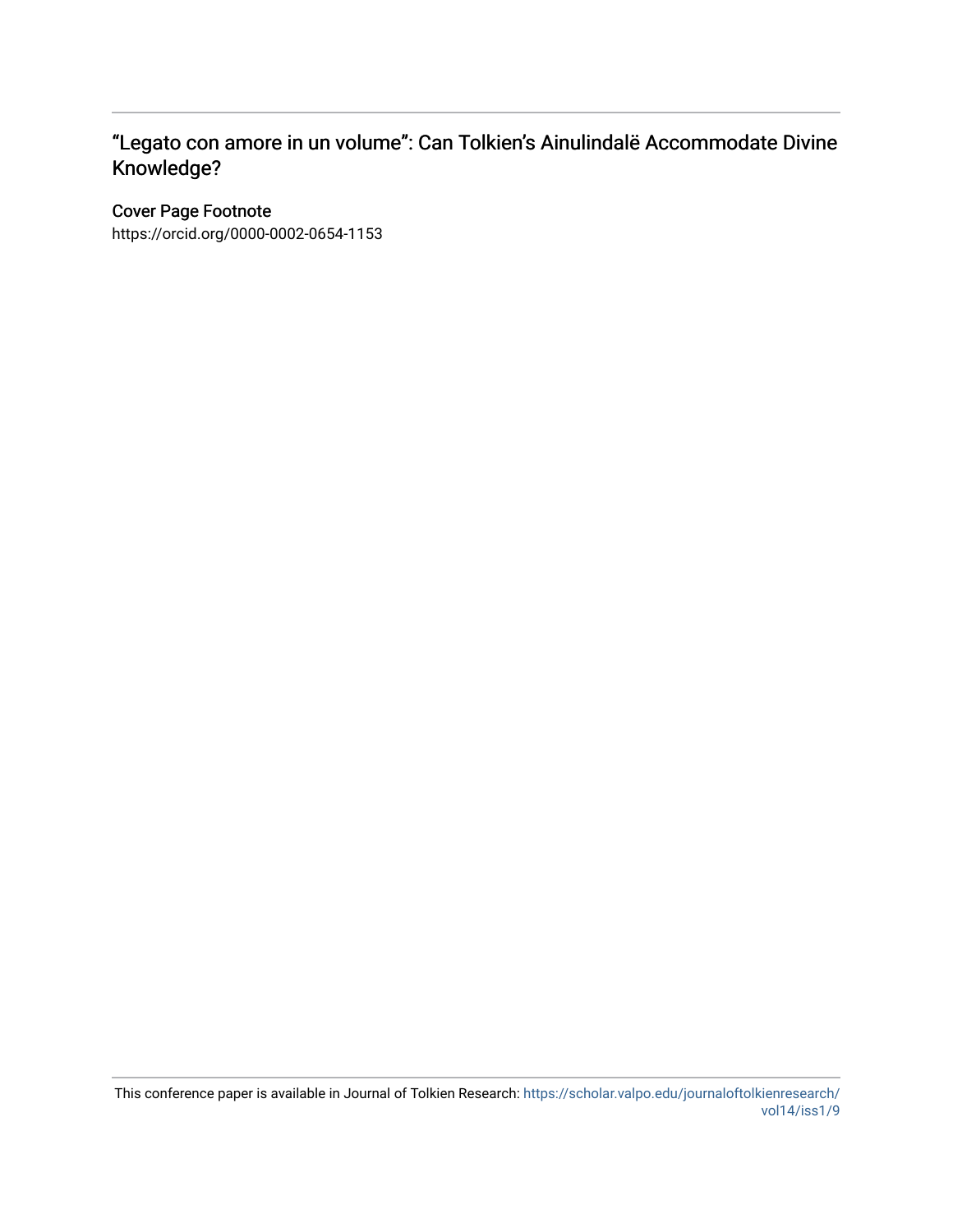"Legato con amore in un volume": Can Tolkien's *Ainulindalë* Accommodate Divine Knowledge?

## John Wm. Houghton

Preface

Let me begin by saying how pleased I am to have been invited to chat with you all tonight. I apologize in advance for daring to invoke Dante with my American mono-lingual-ness, and I thank Miryam for her kind help with translation. I should note, too, as we begin, that my comments today are by way of some reflections on **potential** questions about a **possible** issue in *Ainulindalë –*not at all a finished academic essay!

### 1. The Volume of Divine Knowledge

In the culminating moments of the *Commedia*, Dante the Pilgrim finally comes to a vision of God in Godself. Dante the Poet offers a series of images, but perhaps the most famous is the image of God as a book:

| Text                                                                                                                          | Singleton translation                                                                                                               |
|-------------------------------------------------------------------------------------------------------------------------------|-------------------------------------------------------------------------------------------------------------------------------------|
| 85 Nel suo profondo vidi che s'interna,<br>86 legato con amore in un volume,<br>87 ciò che per l'universo si squaderna:       | In its depth I saw ingathered, bound by love in one<br>single volume, that which is dispersed in leaves<br>throughout the universe: |
| 88 sustanze e accidenti e lor costume<br>89 quasi conflati insieme, per tal modo<br>90 che ciò ch'i' dico è un semplice lume. | Substances and accidents and their relations, as<br>though fused together in such a way that what I<br>tell is but a simple light.  |
| 91 La forma universal di questo nodo<br>92 credo ch'i' vidi, perché più di largo,<br>93 dicendo questo, mi sento ch'i' godo.  | The universal form of this knot I believe that I<br>saw, because in telling this, I feel my joy increase.                           |

As with almost every other line of the *Commedia*, this metaphor has been the subject of countless scholarly commentaries. Dante's image is partly indebted to the traditional image of the book of Nature, partly to Augustine, who, in *Confessions*, XIII.15.18, pictures God as a book read by the angels.

Laudent nomen tuum, laudent te supercaelestes populi angelorum tuorum, qui non opus habent suspicere firmamentum hoc et legendo cognoscere verbum tuum. Vident enim faciem tuam semper, et ibi legunt sine syllabis temporum, quid velit aeterna voluntas tua. Legunt, eligunt et diligunt; semper legunt et numquam praeterit quod legunt. Eligendo enim et diligendo legunt ipsam incommutabilitatem consilii tui. Non clauditur codex eorum nec plicatur liber

Let them praise Thy Name, let them praise Thee, the supercelestial people, Thine angels, who have no need to gaze up at this firmament, or by reading to know of Thy Word. For they always behold Thy face, and there read without any syllables in time, what willeth Thy eternal will; they read, they choose, they love. They are ever reading; and that never passes away which they read; for by choosing, and by loving, they read the very unchangeableness of Thy counsel. Their book is never closed, nor their scroll folded up; seeing Thou Thyself art this to them,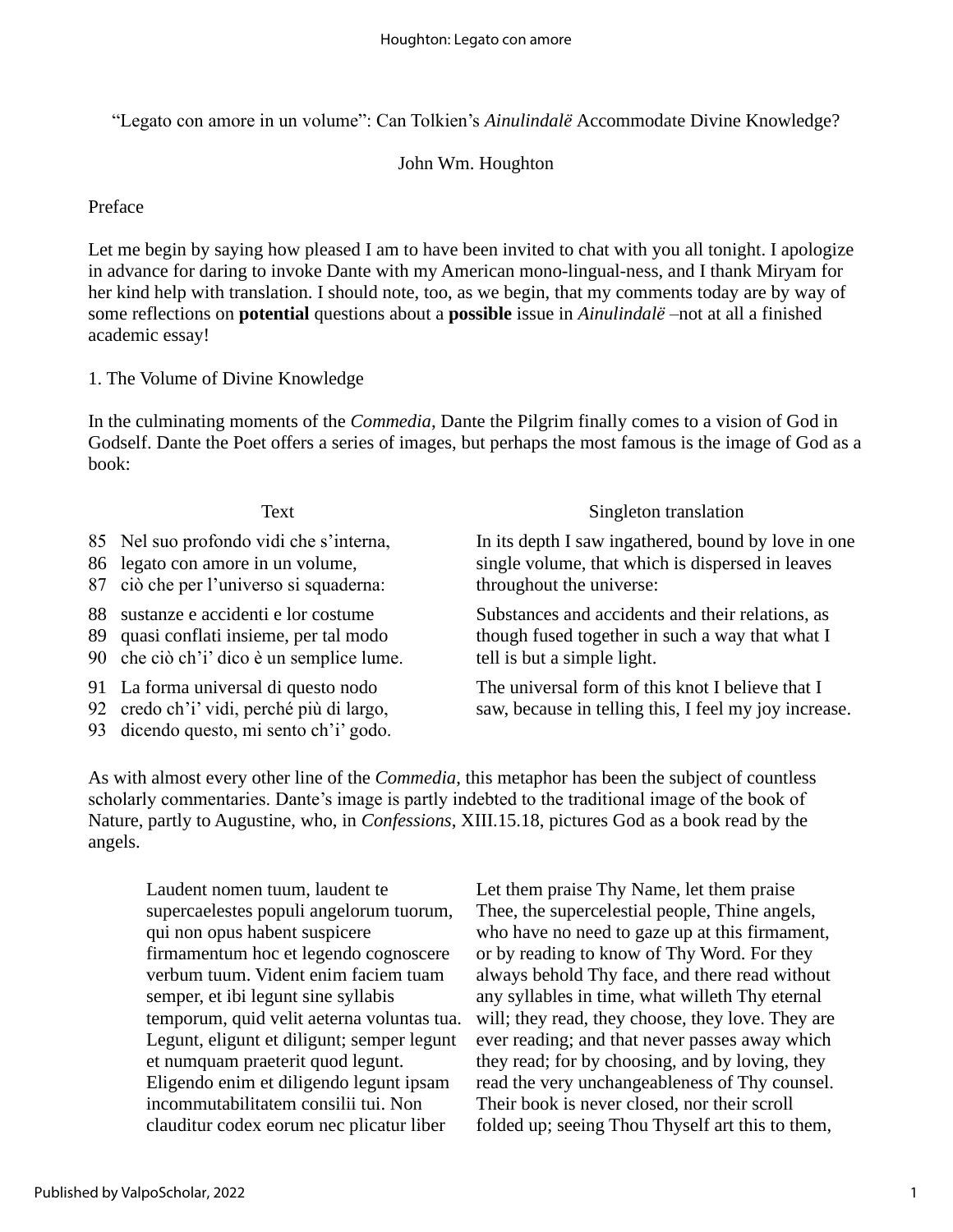eorum, quia tu ipse illis hoc es et es in aeternum

and art eternally.

But with its reference to substances and accidents and relations, Dante's divine volume is also indebted to ideas of about Divine Knowledge and Creation that Dante would have found in the *Summa Theologiae* of Thomas Aquinas*.* These Thomistic concepts deal directly with the question of God's knowledge of particulars, and that's the point of intersection with the *Ainulindalë*: but that specific discussion is part of a much larger history of ideas that we can trace all the way back to discussions of the Problem of Evil, Free Will and Foreknowledge, and Time and Eternity. So, with your indulgence, I'd like to do that historical work first as an introduction to the specific ideas in the *Summa*.

2. History, part a: Problem of Evil, Free Will and Foreknowledge, and Time and Eternity.

So, then, one convenient starting place for all of this very abstract thought, though by no means the only such place, is the so-called Problem of Evil. The Christian author Lactantius (c. 250-c. 325), an advisor to Constantine, attributed the classic formulation of the "problem of evil" to the Stoic Epictetus (c. 50 –c. 135)—though, modern scholars say, that attribution is probably wrong. In this classic form, the Problem is stated as a set of three apparent contradictions:

- 1. If there is one sole omnipotent God, is that God unable to prevent evil?
- 2. If there is one sole omniscient God, is that God unaware of evil?
- 3. If there is one sole omibenevolent God, is that God accepting of evil?

There are a number of possible responses to this, in both ancient and modern thought—so many, indeed, that introductory articles typically divide them into various large categories. One common one, made by some Christians (and Jews and Muslims) is a so-called "free will theodicy": this argument says that God is aware of evil and able to prevent it, but chooses to accept it as the necessary consequence of creatures having free will.

The idea that God accepts evil as the price of free will, however, drags in a different problem. As philosophers have often noted, the idea of omniscience (regardless of who it is who has such knowledge, whether it be God or the Fates or whatever) would seem to conflict with free will: if someone knows *with true knowledge* (and not merely opinion) what I will do before I do it, then that "foreknowledge" would seem to mean that I am not free to choose otherwise.

In *The Consolation of Philosophy*, Boethius (477-524) argues that this apparent conflict between omniscience and free will grows out of the mistaken idea of foreknowledge. God's life, Boethius says, is not temporal, but eternal. In a famous definition, Lady Philosophy teaches the imprisoned Boethius character that "Eternity, then, is the complete, simultaneous and perfect possession of everlasting life" (*aeternitas est interminabilis vitae tota simul et perfecta possessio*, Book 5, prose 6). This simultaneous character of Divine life means that God's knowledge is not *prior to*, but *contemporaneous with*, events as they are spread out in time—*squaderna per l'universo*, as Dante would say. And the key point is that contemporaneous knowledge *does not impose* the particular sort of necessity that limits free choice of the will. For instance, if I have true contemporaneous knowledge of the fact that you are sitting—as when I reliably see you sitting—then the truth of my knowledge means that you are, necessarily, sitting. But my knowing it contemporaneously with your doing it is not a limit on your prior free choice to do it. On the contrary, what I know *now* necessarily is precisely the *result* of your free choice at some point in the past. And so also, Boethius argues, with God's knowledge, which is always contemporaneous, and never prior.

3. History, Part B: The Knowledge of Particulars, Avicenna through Aquinas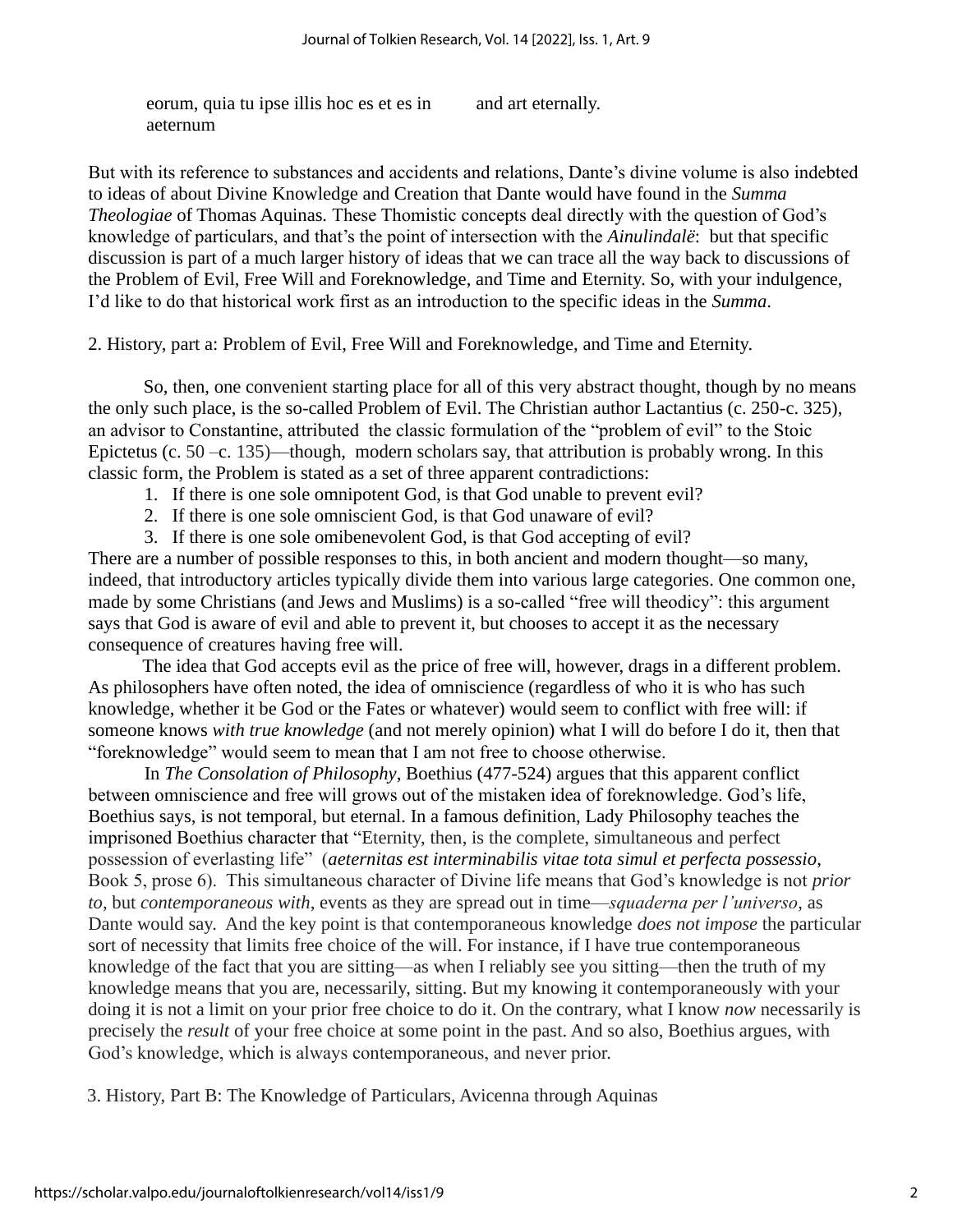While Boethius has characterized God's knowledge as eternal and therefore contemporaneous, he has not made any distinction among various objects of God's knowledge. Possibly, Boethius thinks this question is irrelevant to his purposes, but as a translator and commentator on Aristotle, he would have known that The Philosopher does make such a distinction. Specifically, Aristotle argues in the *Posterior Analytics* that observations about particular perishable things don't constitute knowledge at all:

## *Posterior Analytics* 1.8, trans. G. R. G. Mure, 1925

syllogism proceeds are commensurately universal, deduction proceeds are universal, then it is the conclusion of such i.e. in the unqualified sense—must also be eternal.

Therefore no attribute can be demonstrated nor known by strictly scientific knowledge to inhere in perishable things. The proof can only be accidental, because the attribute's connexion with its perishable subject is not commensurately universal but temporary and special.

If such a demonstration is made, one premiss must When there is such a demonstration, one of the be perishable and not commensurately universal (perishable because only if it is perishable will the conclusion be perishable; not commensurately universal, because the predicate will be predicable of some instances of the subject and not of others); so that the conclusion can only be that a fact is true at the moment—not commensurately and universally.

#### *Posterior Analytics* 1.8, trans. Jonathan Barnes, 1993, cited from Adamson, p. 259

It is also clear that if the premisses from which the It is clear too that if the propositions from which a necessary for the conclusion of such a demonstration, i.e. of a demonstration *simpliciter*, to be eternal.

> There is therefore no demonstration of perishable things, nor any understanding of them *simpliciter* but only incidentally, because nothing holds of them universally but only at some time and in some way.

propositions must be non-universal and perishable—perishable because when it is the case the conclusion too will be the case, and nonuniversal because its subjects will sometimes exist and sometimes not exist.

The point is that true *knowledge*, what the translator Mure calls "strictly scientific knowledge," depends upon deduction from universal principles. Such knowledge is eternal, whereas demonstrations about particular things are only true at some given place and time.

Aristotle is making this argument about knowledge in general, without regard to the knower, but theologians in the Aristotelian tradition find the prioritizing of eternal knowledge especially relevant in consideration of *God* as a knower. Given that particulars are always subject to change, if God knew particulars, God's knowledge would be subject to change. But if God is perfect, God must be unchanging: for a change would either be a gain, in which case God would not have been perfect in the first place, or a loss, in which case God must have fallen from perfection. The perfect and unchanging God must therefore have eternal knowledge, the knowledge of universals: there is no knowledge of particulars in God. Indeed, God, as the First Cause and the most universal of all universals, has only self-knowledge.

This Aristotelian idea that God was necessarily ignorant of particulars presented significant difficulties for Islamic (and other monotheistic) heirs of the Peripatetic tradition. Notably, Ibn-Sina / Avicenna (980-1037) answers Aristotle by arguing that having only self-knowledge does *not* leave God ignorant of particulars, because God knows Godself as the First Cause, and thus knows all events that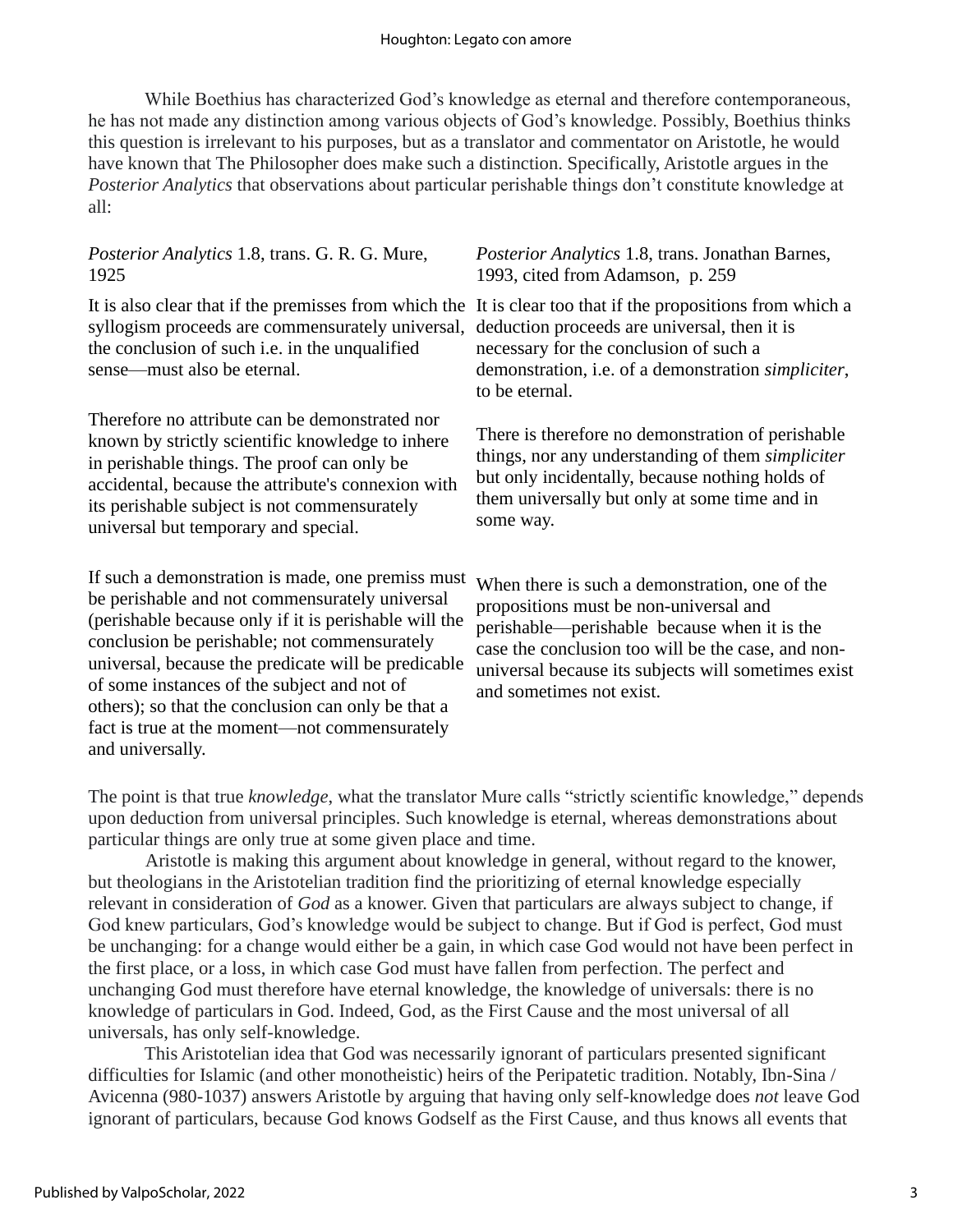proceed from God. Knowing all the rules that govern the universe, God knows all their intersections, and in that way *knows* all events without needing to *perceive* them. God knows the particulars *through* knowledge of the universals. In a 2009 essay, "God's knowledge of particulars: Avicenna, Maimonides and Gersonides," Dr. Kevjn Lim summarizes:

> While human persons acquire knowledge in a discursive and posterior manner, that is, through observation of *effects* by means of the senses or imagination, <fn. 12: Marmura, p. 301> God's knowledge is "ontologically and causally prior to the existents." <fn. 13: Marmura, p. 302> In other words, creation comes about as a *consequence* of God's self-knowledge. (p. 4)

The Aristotelians did not go unopposed within the Islamic world, however. Al-Ghazali / Al-gazel (1058-1111), author of *The Incoherence of the Philosophers,* has a number of objections to Avicenna's solution, including that knowledge of particulars deduced from self-knowledge would lead to a static universe in which God would have no free will and in which God could not interfere, for example, to perform a miracle—something which the Qur'an clearly depicts God as doing.

Moses Maimonides (1138-1204) continues the Aristotelian legacy in the Jewish tradition, but rejects any analogy between human knowledge and divine knowledge. Developing the idea already present in Ibn-sina, Maimonides emphasizes that God's knowledge is *prior to, and not dependent upon*, God's creation of things: but he adds to Ibn-Sina's theory the analogy of a craftsman who knows *how* to make a clock even without making it. This is a contrast to knowledge in the more common sense, knowledge which *derives from* things. Building (so to speak) on this analogy, Maimonides argues that God *can* know particulars as particulars, since God's craftsmanlike-mode of knowing them is just as timeless as God's knowledge of the effects of Godself as the First Cause.

So, then, in the *Summa Theologiae*, Aquinas synthesizes and expands Avicenna and Maimonides, making three key points. Before I get to those, though, I should define the technical term, "exemplar." In Prima Pars, Question 15, Article 3, *respondeo*, Thomas cites Plato for the statement that "ideas are principles of the knowledge of things and of their generation." Applying this two-fold analysis to ideas in the mind of God, Thomas says that any given idea, when considered as the "principle of the knowledge of [a] thing" is called a "type," but, when considered as the principle of the generation of that thing, that same idea is called an "exemplar." Considered as "types," ideas are "speculative knowledge," concerned with everything that God might possibly do; considered as "exemplars," however, ideas are "practical knowledge," concerned solely with what God actually chooses to create.

With that sense of exemplar in mind, no pun intended, we can look at those three key points I just mentioned:

- 1. *First, God in Godself is the first exemplar of all things.* Ia, Q. 44, a. 3 therefore we must say that in the divine wisdom are the types of all things, which types we have called ideas—i.e. exemplar forms existing in the divine mind (I:15:1). And these ideas, though multiplied by their relations to things, in reality are not apart from the divine essence, according as the likeness to that essence can be shared diversely by different things. In this manner therefore God Himself is the first exemplar of all things.
- 2. *Second, God's knowledge is that of a craftsman*. Ia, Q. 15, a. 2, resp. The form of the house in the mind of the builder, is something understood by him, to the likeness of which he forms the house in matter.
- 3. *Third, God creates the creatures he knows to be able to participate in likeness to God's essence.* Ia, Q. 15, a. 2, resp.

Inasmuch as He knows His own essence perfectly, He knows it according to every mode in which it can be known. Now it can be known not only as it is in itself, but as it can be participated in by creatures according to some degree of likeness. But every creature has its own proper species, according to which it participates in some degree in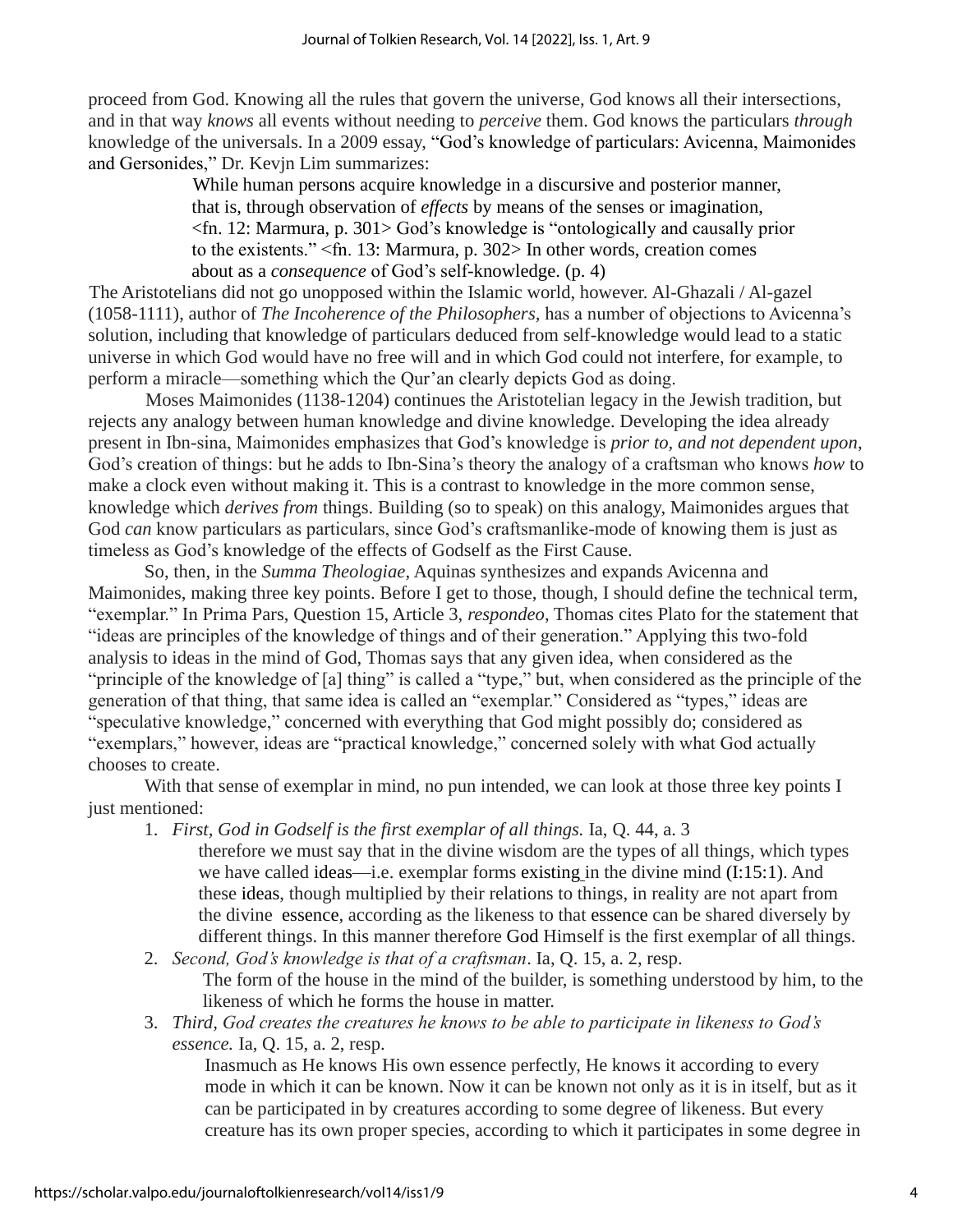likeness to the divine essence. So far, therefore, as God knows His essence as capable of such imitation by any creature, He knows it as the particular type and idea of that creature.

#### 4. Thomistic Issues with the *Ainulindalë*

So, then, after all that background, I come to the issue—is the account of Eru in the *Ainulindalë*  compatible with Thomas's developed account of Divine Knowledge? I want to be careful not to suggest that Tolkien *meant* for the *Ainulindalë* to meet Thomas's standards, nor that there was some reason why he *should* have done so; I'm simply considering whether Tolkien's fictional account *can* be fitted within the theological framework provided by the Angelic Doctor.

Let me illustrate the problem by working with two quotations from Jonathan McIntosh's excellent book, *The Flame Imperishable.* (And I should say, before going on, that McIntosh and I have been in touch on this subject, and he's given me several suggestions for further reading in modern thought about exemplarism: so, as I noted at the beginning, my work with all of this is certainly not complete.)

In his chapter "The Metaphysics of the Ainur," McIntosh has consecutive sections on "St. Thomas and the Divine Ideas" (pp. 74-84) and "Tolkien and the Divine Ideas" (pp. 84-93). In the latter of those, he writes:

. . . in knowing themselves, the Ainur are able to know, to the extent that their own natures allow, something of the mind of Iluvatar after which they have been made. [¶] Yet, through their music-making, the Ainur come into increasing contact and communion with each other—creatures like and different from each other, who have also been modeled after the Creator—and so come into an increasing knowledge of the mind of Ilúvatar, in which each of them had a unique share. (pp. 85-85)

That is all, I think, quite correct, and not problematic: it is, in a sense, the Thomistic and Tolkienian version of the old Book of Nature idea, that in knowing the things of God's creation, we come to know the Creator. But then McIntosh goes on to write, a bit later:

. . . angelic and incarnate rational beings are created after a pattern in the Creator's mind, with the result that they both are able to reveal, in their very being, something of that mind. As for the rest of the creation, the *Ainulindalë* of course departs significantly from the exemplarism of both the classical Platonic and Christian traditions as being fashioned by the Ainur—not after some unchanging archetype in the divine mind or in the "eternal model," but after the sub-created pattern of the Ainur's own Music. Yet even here [ . . .] Tolkien's narrative never ceases to take for granted the fact that the sub-creative possibilities or potentialities discovered by the Ainur are not independent of, but find their ultimate meaning in, Eru's own creative possibility. (pp. 86)

The first sentence here restates the earlier paragraph, with which, as I said, I agree; and I *certainly* agree with the spirit of McIntosh's conclusion, that the "sub-creative possibilities or potentialities" of the Ainur "find their ultimate meaning in Eru's own creative possibility." What I am concerned about is a technical issue that shows up *in between* those two points in the argument. Specifically, my principal question, again quoting McIntosh's words, is whether "the sub-created pattern of the Ainur's own Music" can actually be contrasted with "some unchanging archetype in the divine mind." Avicenna might have agreed, but (if I understand him correctly) I don't think Aquinas would.

We can consider this issue easily enough by asking about our own acts of subcreation. I can ask, for instance, whether the plot of my last novel is one of the particulars that God timelessly knows about me, or whether God only timelessly knows my archetype as an amateur author? The *Summa*  seems to teach that God does know my plot. Saint Thomas writes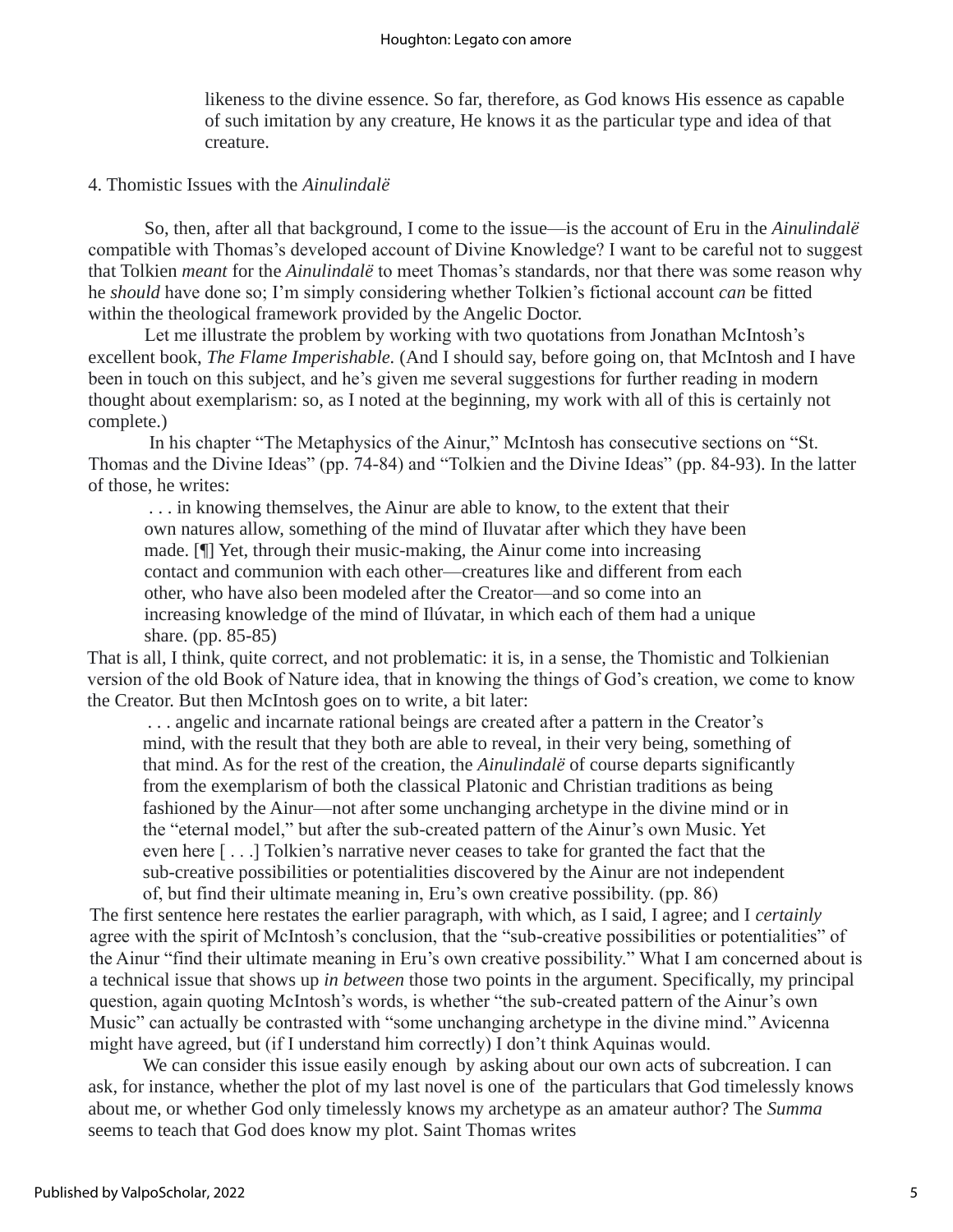every creature has its own proper species, according to which it participates in some degree in likeness to the divine essence.

By Tolkien's own principles subcreation is the pre-eminent way in which I "participate in some degree in likeness to the divine essence." So novel-writing in general is included in God's knowledge of me. But Thomas goes on:

So far, therefore, as God knows His essence as capable of such imitation by any creature, He knows it as the particular type and idea of that creature

When Thomas says, "particular type and idea of that creature," does he mean simply that God timelessly knows the principle, the fact about me, that I will create? Does he unchangingly know only that generality? Avicenna, as I said a moment ago, might have meant that; but Aquinas is heir to the idea of God *knowing particulars.* I think that St. Thomas means that God timelessly knows not only the *concept* of my existence as a subcreator, but the *actual acts* of my subcreation, down to the keystroke.

Certainly, that God should know my actual acts is demanded by the traditions of Judaism, Christianity, and Islam alike. As al-Ghazali had pointed out in his critique of Ibn-sina, any less capacious form of divine knowledge is irreconcilable with God's self-revelation to the Children of Abraham. Or, to recur to our key passage from the *Paradiso*, Divine love gathers into one volume *all* "Substances, accidents, and their relations":

- 88 sustanze e accidenti e lor costume
- 89 quasi conflati insieme, per tal modo
- 90 che ciò ch'i' dico è un semplice lume.

We could find countless examples from devotional history that make the same point. Consider, for instance, the Anglican Collect for Purity (Thomas Cranmer's translation from a Latin original that first appears in the tenth century *Sacramentarium Fuldense,* p. 203):

|                                    | Deus cui omne cor patet et omnis Almighty God, unto whom all hearts    |
|------------------------------------|------------------------------------------------------------------------|
|                                    | voluntas loquitur: et quem nullum be open, all desires known, and from |
| latet secretum: purifica per       | whom no secrets are hid: cleanse the                                   |
| infusionem sancti spiritus         | thoughts of our hearts by the                                          |
| cogitationes cordis nostri: ut te  | inspiration of thy Holy Spirit, that we                                |
| perfecte diligere et digne laudare | may perfectly love thee, and worthily                                  |
| mereamur, per dominum nostrum      | magnify thy holy name: through                                         |
| Iesum Christum. Amen.              | Christ our Lord. Amen.                                                 |

A God "to whom all hearts are open, all desires known, and from whom no secrets are hid" surely knows, timelessly, in God's own self-knowledge, such particulars as the plots of our novels or the designs of our paintings. And so, similarly, it would seem, if Eru conforms to Thomistic expectations, Eru must timelessly know, ontologically prior to giving them being, not simply *the fact that* the Ainur are archetypally capable of song, but indeed the whole of their minstrelsy, down to its least note. As we read in Luke's gospel, "Are not five sparrows sold for two pennies? Yet not one of them is forgotten in God's sight. But even the hairs of your head are all counted" (12:6-7).

So a Thomistic Eru, simply by knowing himself, must also, timelessly and antecedently, know the song of the Ainur. It may seem that I am quibbling here over McIntosh's words "fashioned by the Ainur—not after some unchanging archetype in the divine mind or in the 'eternal model,' but after the sub-created pattern." It is true, certainly, that the Song, rather than Eru's timeless knowledge of the Song, is the direct model for Eä: but there is nothing in the Song which escapes Eru's timeless knowledge—the sub-created pattern *is identical with* the "unchanging archetype in the divine mind."

So, it seems to me that there is a difficulty here. But McIntosh (as I hope I have indicated!) is a very careful reader of Tolkien, and even a much-less-subtle guide than he would be forced to agree that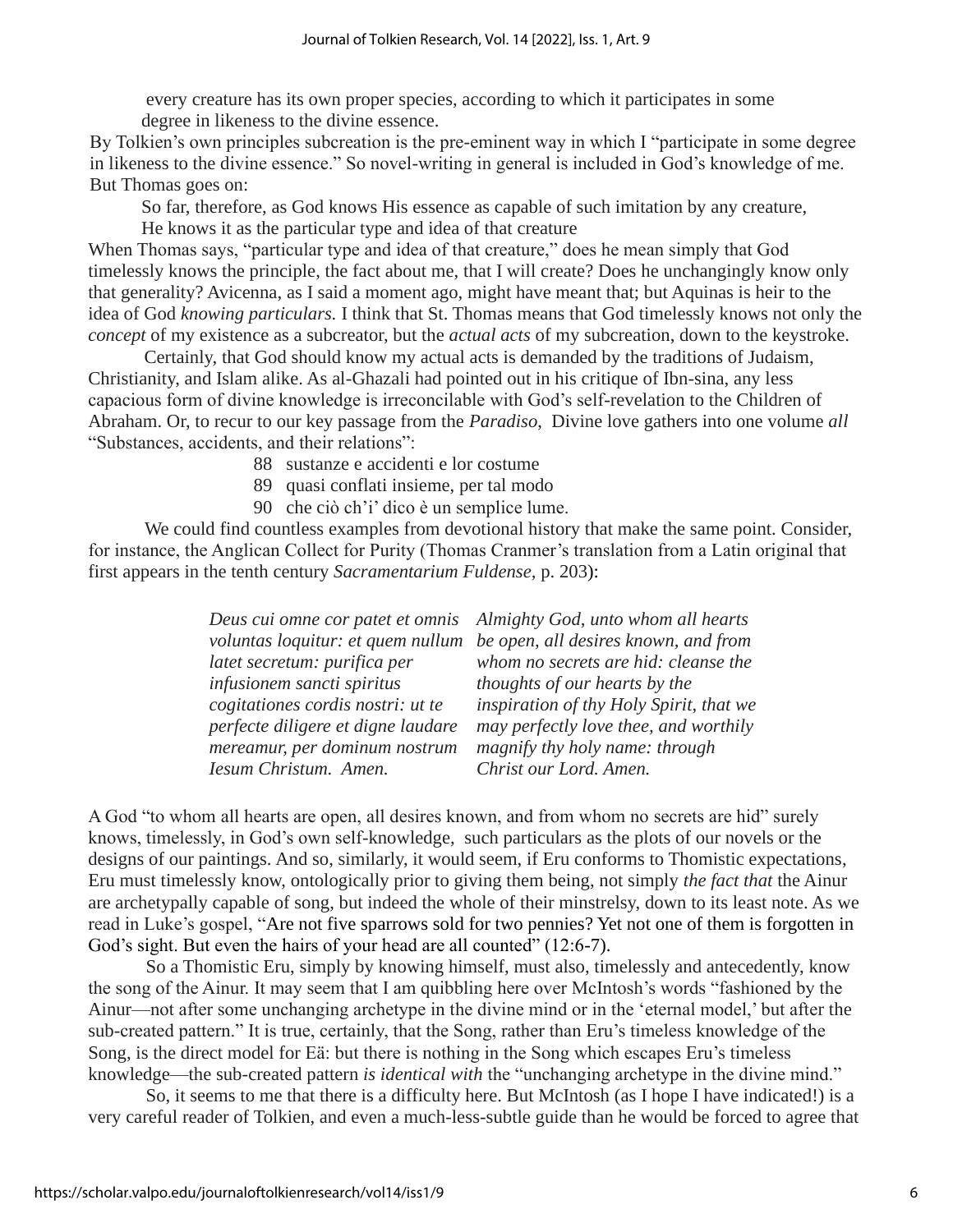Eru in the *Ainulindalë* certainly does *seem* to *acquire knowledge* of the ongoing music. For instance, we read:

And since I have kindled you with the Flame Imperishable, ye shall show forth your powers in adorning this theme, each with his own thoughts and devices, if he will. But I will sit and hearken, and be glad that through you great beauty has been wakened into song. (p. 3)

Or, a bit later, we find:

But now Ilúvatar sat and hearkened, and for a great while it seemed good to him, for in the music there were no flaws. But as the theme progressed, it came into the heart of Melkor to interweave matters of his own imagining that were not in accord with the theme of Ilúvatar; for he sought therein to increase the power and glory of the part assigned to himself. (p. 4)

The fundamental issue with these passages, and of the *Ainulindalë* in general, I think, is that they picture Eru acting in time, and thus they almost inevitably conflict with the more fundamental theological understanding of God's eternity—"the complete, simultaneous and perfect possession of everlasting life," in the Boethian phrase. Of course, there are any number of passages in Scripture which raise the same problem, e.g., Jeremiah 26:13, "Now therefore amend your ways and your doings, and obey the voice of the Lord your God, and the Lord will *change his mind* about the disaster that he has pronounced against you" [emphasis added].

So, in addition to my fundamental question about Eru's knowledge of particulars, we could consider the legendarium's versions of several questions that have also been posed about the biblical narratives. I will close with three brief examples.

- 1. Is Ilúvatar actually not omniscient, or not unchanging? If we were forced to conclude that either or both of these premises were true, Ilúvatar would certainly not fit within Thomas's theology, but it's at least worth noting that each of these positions has defenders among modern Christian philosophical theologians.
- 2. Are the Ainur themselves unaware of Eru's timeless exemplary knowledge? Tolkien explicitly states that the *extent* of what Eru intends exceeds the knowledge of the Ainur, but I don't think we have textual evidence one way or the other as to how well the Ainur understand the *nature*  of Eru's knowledge. We do, though, have allusions in *Silmarillion* to "the Timeless Halls" (p.10), the "Beginning of Time" (p. 10), the "Timeless Void (p. 306)," and "the Deeps of Time" (pp. 7, 8, 10, 12, 44), while the *Athrabeth Finrod ah Andreth* has numerous references to such things as "everlasting life" "beyond Time" (p. 318). Beyond such references within the *legendarium*, it would seem very odd to picture heavenly creatures who did not understand their creator's eternity: as we have seen Augustine say of the angels, "They are ever reading; and that never passes away which they read; for by choosing, and by loving, they read the very unchangeableness of Thy counsel. Their book is never closed, nor their scroll folded up; seeing Thou Thyself art this to them, and art eternally."
- 3. Is the account in *Ainulindalë* adapted to the capacities of its Elvish (or human) audience, as Augustine says of Genesis? Or, similarly, is it largely metaphorical, as Maimonides frequently teaches? This seems to me the response with the best "fit." Consider, for instance, that the whole account of the Music is *fundamentally* metaphorical; at the time in which it takes place, all that exists are Eru and the Ainur, and all of these are creatures of pure spirit. Iluvatar can neither sit, stand, nor raise his non-existent hands, and, similarly, music, if literal, assumes the presence of a medium in which vibrations can take place, but nothing of the sort has yet been created.

The text above represents the talk as I prepared it (for delivery, I made various cuts in order to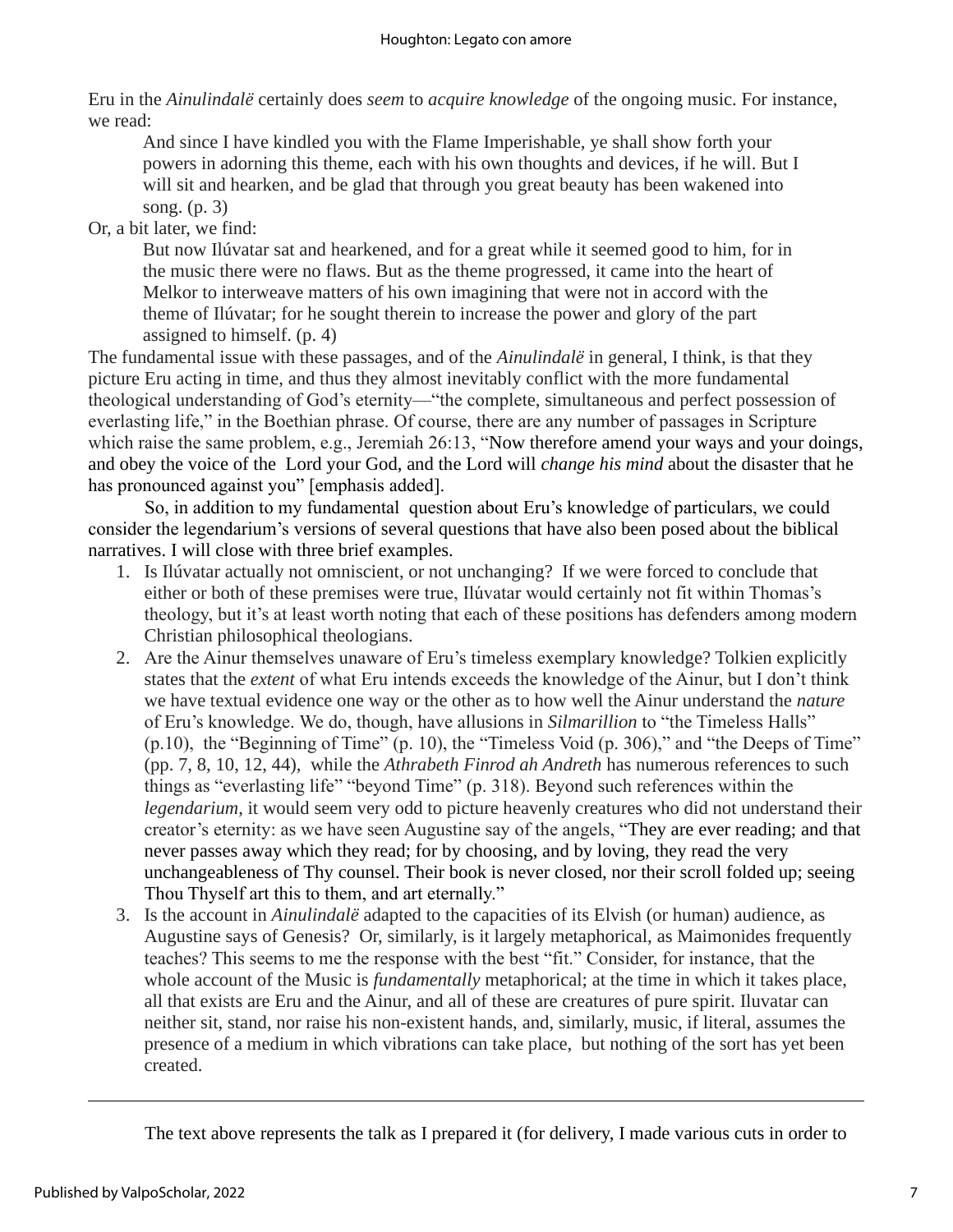avoid going over time). Since then, however, I have had the opportunity to read Carl Hostetter's edition of *The Nature of Middle-earth*, and it seems to me that my at least two of my three closing questions are addressed there.

In working out his thoughts of fate and free will (*Nature*, Chapter XI), Tolkien says that Eldarin philosophers analogize Eru's knowledge of Eä to an author's experience of writing a story, in which the initial concepts of setting and character develop in ways that can seem to be beyond the author's control or knowledge, though the author will have complete knowledge of the story once it is finished. In a brief later paragraph, Tolkien applies this analogy specifically to the *Ainulindalë*: "Let the music of the Ainur [be an] ancient legend from Valinórean days [. . .] Eru had not [?complete] foreknowledge, but [? after it His] foreknowledge was complete to the smallest detail" (p. 231).

This obviously bears directly on my first question, speculating that Iluvatar might not be omniscient or unchanging. Indeed, Hostetter observes in a footnote that the idea that Eru does not foresee the Music is "in apparent contradiction of the absolute omniscience ascribed to God in both Catholic and classical theistic thought." Tolkien himself may not, however, have been committed to the idea of a non-omniscient Eru—as Hostetter goes on to say, the contradiction "may help explain [the note's] apparently hesitant nature" (p. 231).

As to my third question, the answer seems to have been available for fifteen years or more. Hostetter observes that Chapter XII, "The Knowledge of the Valar," originally appeared in *Parma Eldalamberon* 17 [2007], pp. 177-9, as part of the text published in Chapter XIV. In "Knowledge," Tolkien comments, with respect to "legends" of the Valar addressing Eru through Manwë: "No doubt these legends are somatomorphic"—the Valar, he says, would in fact have communicated with Eru in thought alone (p. 232). So these legends are, indeed, as Augustine or Maimonides would have it, not literal descriptions, but accounts tailored to the understanding of incarnate audiences.<sup>1</sup>

To be sure, Tolkien only refers, in the "somatomorphic" passage, to legends about events taking place *after* the creation of Eä. However, he goes on to say in a footnote on the next page, discussing the intrusion of evil into the Song of the Ainur, that the "Design of Eru [was] communicated to them only in pure direct 'thought.' This was represented as taking the form of *music*" (p. 233, italics in the original). "Represented as" here indicates that the *Ainulindalë*, too, is adapted to its audience, and that no actual music was involved.

Augustine argues, in *On the Literal Meaning of Genesis*, that the seven days in the first chapter of Genesis are merely a metaphor for the complex structure of God's single act of creation;<sup>2</sup> acknowledgment of metaphorical character of the *Ainulindalë* might hypothetically open the possibility of some similar move to compress all its events into the Boethian single eternal moment, and thereby alleviate the need for Eru's knowledge to change; but it's not clear to me how all the details of such a scheme would work out, and (on the other hand) there's no evidence that Tolkien considered this solution to the problem of Eru's non-omniscience.

<sup>1</sup> Moreover, in Chapter XV, "Elvish Reincarnation," Tolkien notes that "nearly all the matter of the *Silmarillion* is contained in myths and legends that have passed through men's hands and minds" and have been influenced by human ideas (p. 263).

<sup>2</sup> I have discussed this doctrine at more length in "Augustine in the Cottage of Lost Play."